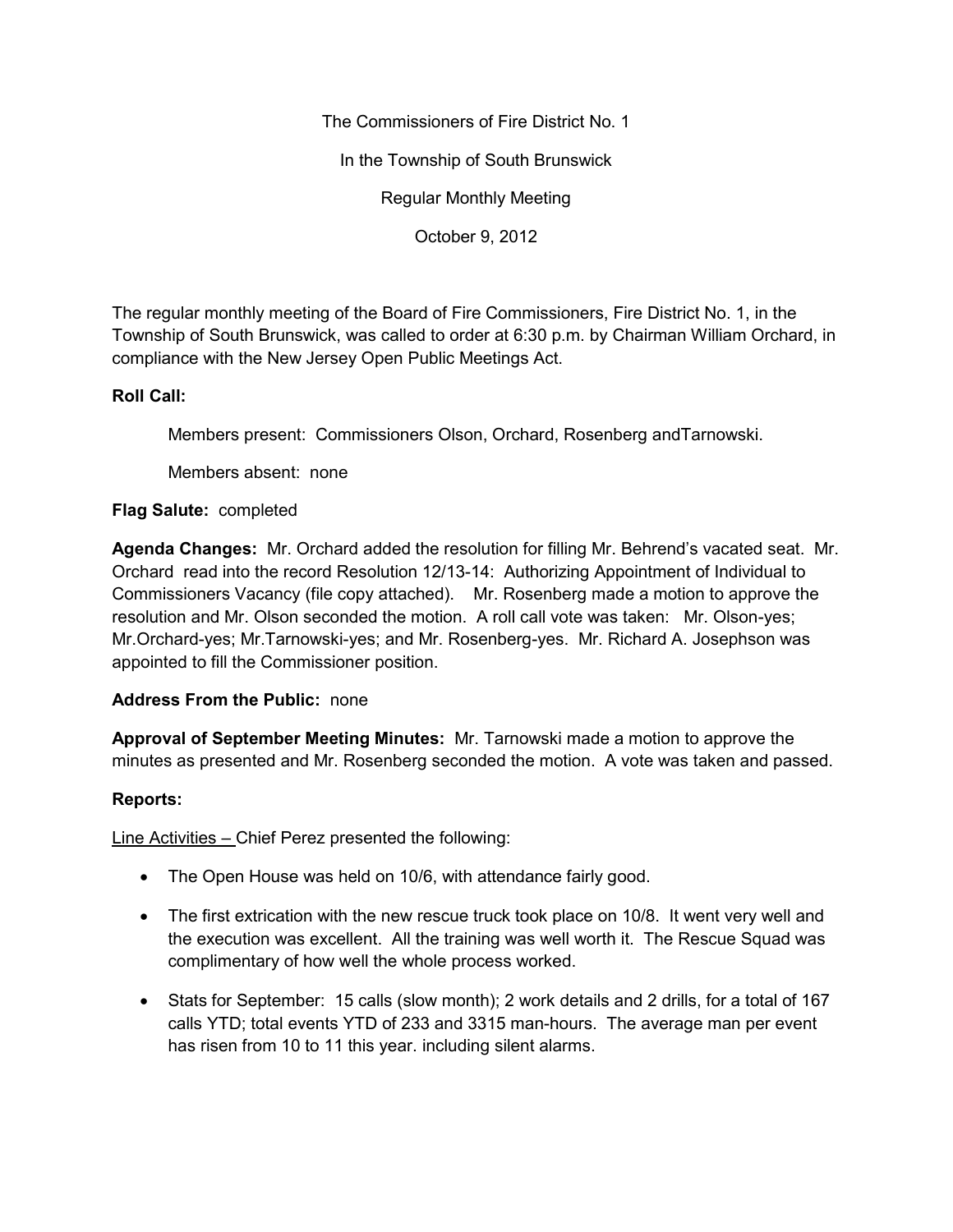$- 2 -$ 

President – Mr. Corris presented the following report:

- 1. Membership signs have been posted around the District.
- 2. The Company will participate in the High School's Career Day on 10/13.
- 3. One perspective member may be interested in joining.
- 4. The Fire Company requests a \$10K raise in their budget for 2013, to help cover the cost of the building addition.

Treasurer's Report/Voucher List – Mr. Rosenberg presented the Report and Voucher List (file copy attached). He noted that there were expenses were high for the month. Large checks were cut for Liberty Mutual for Workman's Comp and the Township for the Fire Marshall. There will be a need to move some budget monies around as the year winds down.

Mr. Rosenberg reported that at the Wildwood Convention, the State indicated that it would be very hard on 2013 Budgets. It also is requiring all District documents (budget, agenda and minutes, e.g.) be posted on a separate website for public inspection. This will become effective 2/1/13.

After review of the Voucher List, Mr. Tarnowski made a motion to approve the List as presented and Mr. Olson seconded the motion. A vote was taken and passed.

Secretary's Report – nothing to report.

Fire Coordinator's Report – Mr. Perez presented the following:

- 1. Newsletter was sent and was very good.
- 2. Truck 222 had servicing, testing and repairs done last month. In addition, the pick-up truck had some work done.
- 3. The Chiefs' vehicles were re-lettered.
- 4. Mr. Perez has contacted a vendor who would provide the District with compliance to the State's directive to have all documents on a website. This vendor already has a Program that allows for constant updates to the website documents. There are about 12 bullet items that are required (file copy attached).

This vendor has three plans available:

Level 1: Vendor sets up; District maintains all of it.

Level 2: Vendor sets up; District maintains a portion of it.

Level 3: Vendor sets up and maintains all of it.